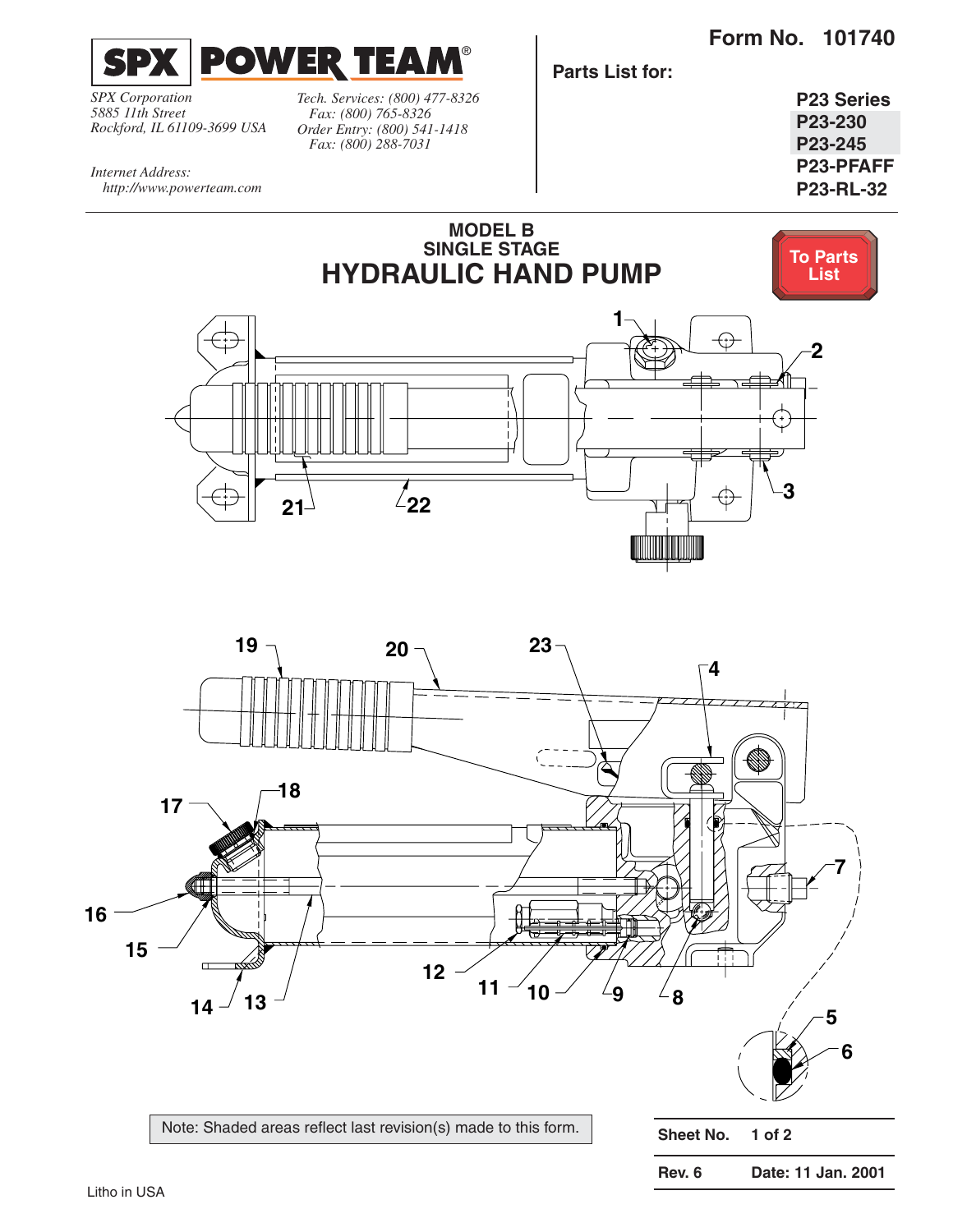<span id="page-1-0"></span>

|                | No.             | Req'd          | <b>Description</b>                                                                                           |
|----------------|-----------------|----------------|--------------------------------------------------------------------------------------------------------------|
| 1              | <b>†*215907</b> | 1              | Decal                                                                                                        |
| $\overline{c}$ | 211743          | 4              | Retaining Ring (Note: Expand the retaining ring                                                              |
|                |                 |                | to .440 dia. maximum during installation.)                                                                   |
| 3              | 211742          | $\overline{c}$ | Dowel Pin                                                                                                    |
| 4              | 211468          | 1              | <b>Piston Assembly</b>                                                                                       |
| 5              | †*213987        | 1              | Backup Washer (11/16 X 1/2 X 3/64; Assemble with concave<br>surface towards o-ring.)                         |
| 6              | *10271          | 1              | O-ring (11/16 X 1/2 X 3/32; Nitrile)                                                                         |
|                | <b>†11445</b>   | 1              | O-ring (11/16 X 1/2 X 3/32; Viton)                                                                           |
|                | 19406           | 1              | O-ring (11/16 X 1/2 X 3/32; EPR)                                                                             |
| $\overline{7}$ | 11127           | 1              | Pressure Plug (3/8" NPTP)                                                                                    |
| 8              | <b>†*10378</b>  | 1              | Steel Ball (3/8 dia.)                                                                                        |
| 9              | *12557          | 1              | O-ring (11/32 X 7/32 X 1/16; Nitrile)                                                                        |
|                | †18973          | 1              | O-ring (11/32 X 7/32 X 1/16; Viton)                                                                          |
|                | 215375          | 1              | O-ring (11/32 X 7/32 X 1/16; EPR)                                                                            |
| 10             | *211495         | 1              | O-ring (2-11/16 X 2-1/2 X 3/32; Nitrile)                                                                     |
|                | <b>†213209</b>  | 1              | O-ring (2-11/16 X 2-1/2 X 3/32; Viton)                                                                       |
|                | 215369          | 1              | O-ring (2-11/16 X 2-1/2 X 3/32; EPR)                                                                         |
| 11             | <b>+*215075</b> | 1              | Filter                                                                                                       |
| 12             | 21278-30        | 1              | Relief Valve (Set at 3,000/3,400 PSI;<br>Note: Apply<br>Locktite 592<br>For P23 & P23-PFAFF)                 |
|                | 21278-32        | 1              | (PT #905516)<br>Relief Valve (Set at 3,100/3,300 PSI;<br>or eqiv. &<br>For P23-RL-32)<br>torque to           |
|                | 21278-35        | 1              | Relief Valve (Set at 3,350/3,500 PSI for P23-230.<br>150/170 in. lbs.<br>Set at 3,550/3,700 PSI for P23-245) |
| 13             | 252326          | 1              | Tie Rod (For P23 & P23-PFAFF)                                                                                |
|                | 252324          | 1              | Tie Rod (For P23-RL-32)                                                                                      |
| 14             | 421394          | 1              | Reservoir Assembly (For P23 & P23-PFAFF)                                                                     |
|                | 421269          | 1              | Reservoir Assembly (For P23-RL-32)                                                                           |
| 15             | 13943           | 1              | O-ring (1/2 X 3/8 X 1/16; Urethane)                                                                          |
|                | †11439          | 1              | O-ring (1/2 X 3/8 X 1/16; Viton)                                                                             |
|                | 17716           | 1              | O-ring (1/2 X 3/8 X 1/16; EPR)                                                                               |
| 16             | 10842           | 1              | Acorn Nut (Torque to 90/100 in. Ibs. Fully engage acorn nut onto<br>tie rod before torquing to body.)        |
| 17             | 351245          | 1              | Filler Cap                                                                                                   |
| 18             | 10274           | 1              | O-ring (.87 x .68; Nitrile)                                                                                  |
|                | 253597          | 1              | $O\text{-ring}$ (.87 x .68; Viton)                                                                           |
|                | 253598          | 1              | O-ring (.87 x .68; EPR)                                                                                      |
| 19             | 211769          | 1              | Handle Grip                                                                                                  |
| 20             | 46953OR9        | 1              | Handle (For P23, P23-230, & P23-245)                                                                         |
|                | 46953GY6        | 1              | Handle (For P23-PFAFF)                                                                                       |
|                | 46953BK2        | 1              | Handle (For P23-RL-32)                                                                                       |
| 21             | †*305977        | 1              | Warning Decal (For P23, P23-RL-32, P23-230, & P23-245)                                                       |
|                | 305977-CE       | 1              | Warning Decal (For P23-PFAFF)                                                                                |
| 22             | 350353          | 1              | Trade Name Decal (For P23, P23-230, & P23-245)                                                               |
|                | 252184          | 1              | Trade Name Decal (For P230PFAFF only)                                                                        |
| 23             | 253234          | 1              | Decal (Oil Pivot Pins)                                                                                       |

| ווזוטווט ו טווי ו טע עבעטבעווא |  |                                                    |  |  |  |
|--------------------------------|--|----------------------------------------------------|--|--|--|
| 307066                         |  | <b>Handle Retainer</b>                             |  |  |  |
| 205724                         |  | Attention Decal (Viton Seals; For P23 & P23-RL-32) |  |  |  |
| 253523                         |  | Serial Number Decal (For P23-PFAFF)                |  |  |  |

Part numbers marked with an asterisk (\*) are contained in Standard Repair Kit No. 300943. Part numbers marked with a dagger (†) are contained in Viton Seal Kit No. 300472.

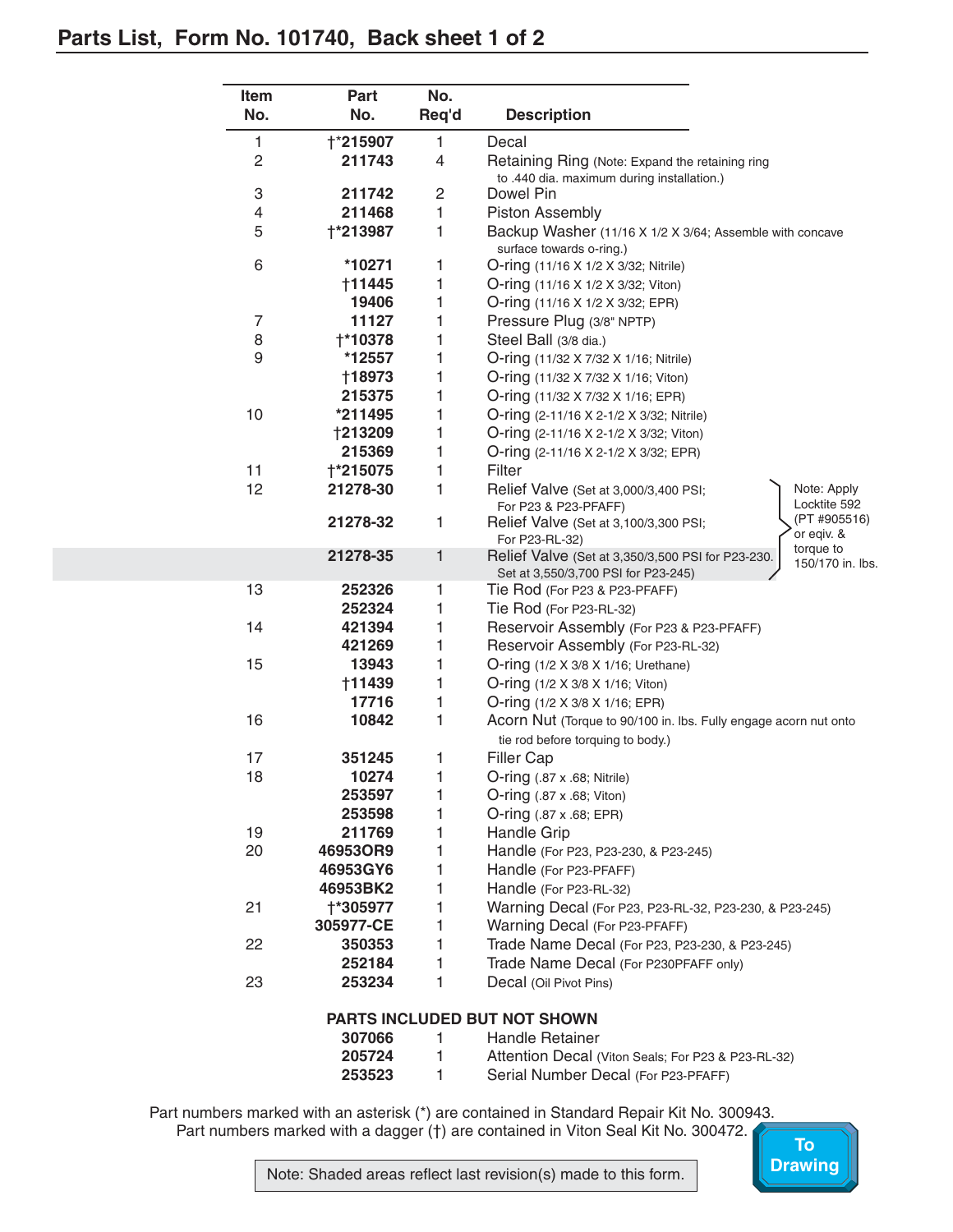## **END VIEW & SECTION A-A**



<span id="page-2-0"></span>



| Sheet No. 2 of 2 |                    |
|------------------|--------------------|
| Rev. 6           | Date: 11 Jan. 2001 |